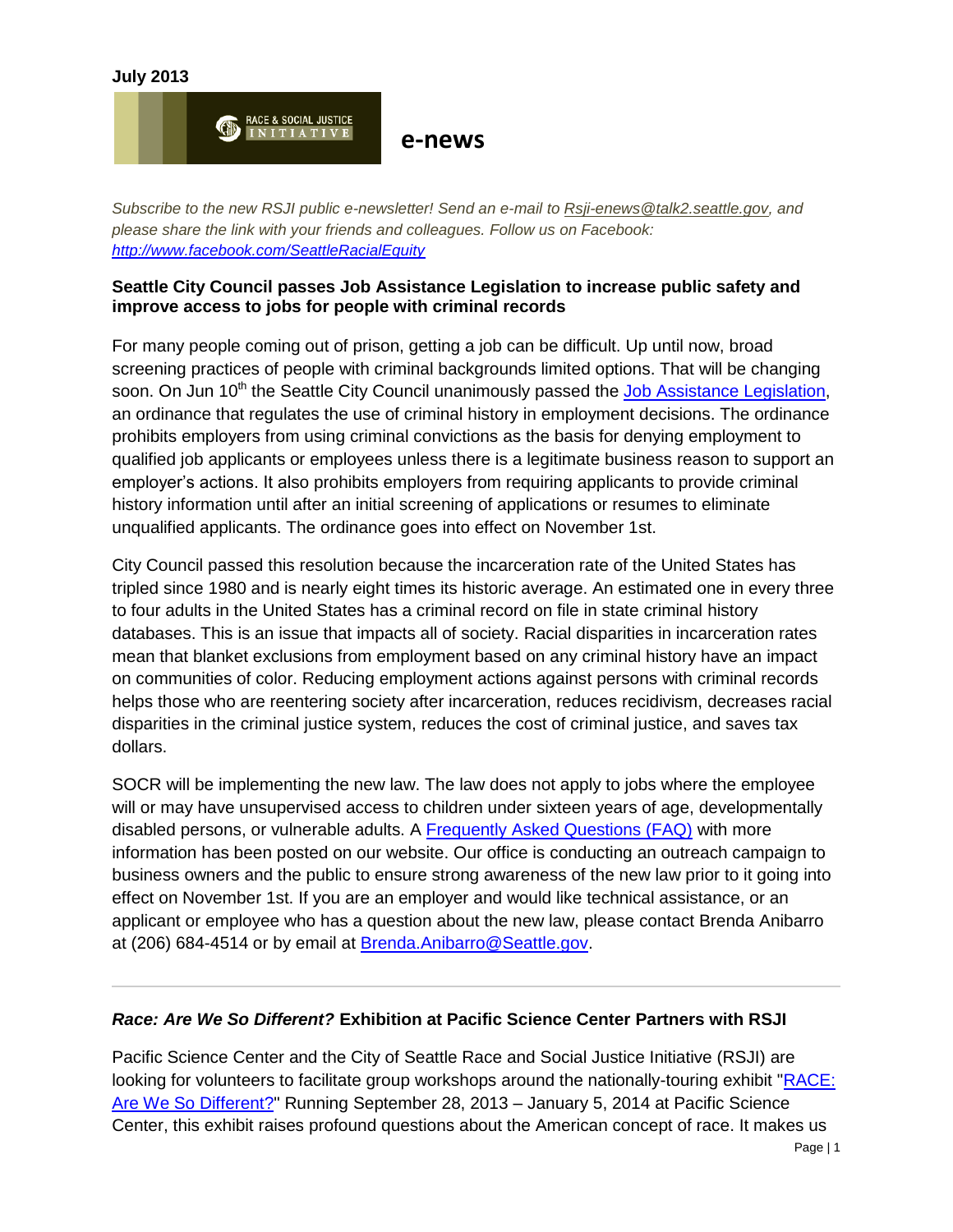more aware of historical and contemporary instances of institutional racism, and it challenges us to commit to work for racial equity within our institutions and our community.

Volunteer facilitators will lead pre- and post-exhibit sessions for groups, including businesses, non-profits, PTSAs, faith-based organizations, neighborhood associations, youth groups and other groups from the community. In order to become a workshop facilitator, volunteers need to complete a free, one-day training. These trainings will be offered August 17, September 20 and October 12, in Seattle. Additional trainings are being scheduled for locations outside of Seattle.

As a volunteer facilitator, you will be trained to engage people using interactive learning activities, provide more information, answer questions and encourage people to take action for racial equity in their own communities.

Once you complete a RACE exhibit facilitators training, you will be scheduled to co-facilitate pre- and post-exhibit workshops. As a volunteer facilitator, you will be able to facilitate workshops with a group you are already part of, or you can be assigned a group that does not have facilitators.

For more information about workshops, visit the RSJI web site:<http://www.seattle.gov/rsji/>

## **Non-profits Funded to Address Structural Racism**

Human services agencies across the City were invited to submit proposals for funding to build capacity to address structural racism and work toward racial equity. Eight different partner groups (each group represents 2 to 100+ agencies) submitted proposals; the proposal review committee selected five proposals for funding in the 2013 cycle.

We would like to express our gratitude to all the Seattle human services agencies for collaborating with us to design and implement a process to fund partnerships of human services agencies. The collaborations are exciting – they will build capacity to address structural racism and work toward racial equity in the greater Seattle community.

The proposals funded were submitted by the following partnerships: Partners for Black Parent Empowerment (Black Star Line, Black Prisoners Caucus, The UjimaNia Project, Omoja Peace Center); Rainer Beach High School (RBHS) Community Connections (Rainier Beach High School, Rainier Beach PTSA, Southeast Seattle Education Coalition – SESEC); King County Disproportionality Coalition (King County Children's Administration, King County Superior Court, Latino Community Fund, Catalyst for Kids, Black Child Development and others); The Consortium (Non-Profit Anti-Racism Coalition – NPARC, The Center for Ethical Leadership – CEL); The Partnership for Racial Equity (School's Out Washington – SOWA, Reel Grrls, SOAR, Seattle Public Schools STAR).

This funding will be available again in 2014. For more information, please contact Benita Horn at (206) 233-5199 or via email at [Benita.Horn@seattle.gov.](mailto:Benita.Horn@seattle.gov)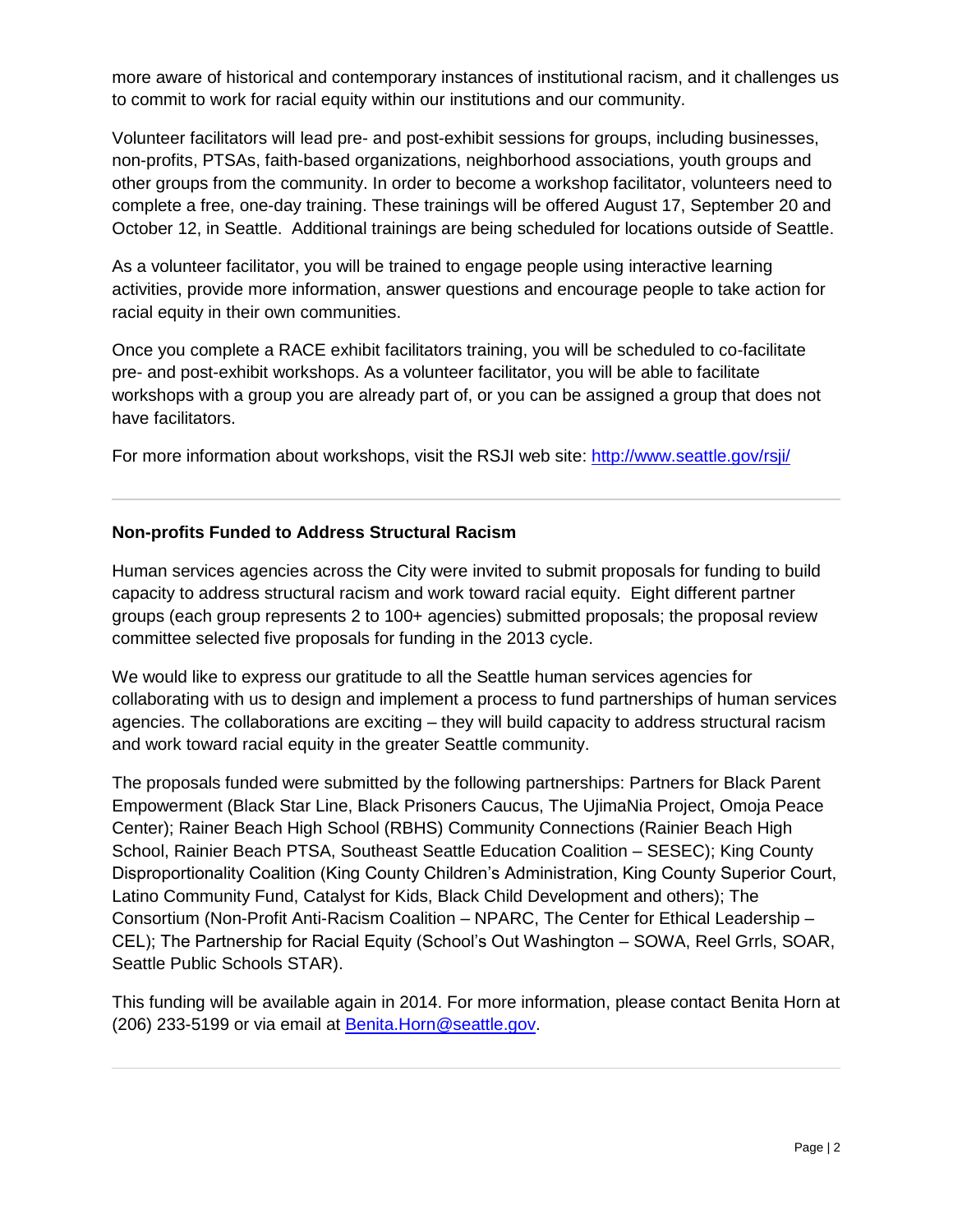# **Immigrant and Refugee Women Leaders Receive Civil Rights Advocate Certificate**

On June 1, twenty Immigrant and Refugee Women Leaders and two men who support immigrant women received civil rights training at the Yesler Community Center.

The women self-selected from over 23 focus groups and community activities we conducted from April to May in eight different language communities. At the end of the four hour training, women received a civil rights advocate certificate and committed to refer other women in their communities to our office.

### **Here is what a participant had to say**:



For safety reasons some women chose to cover their faces or not to be in the picture.

" I loved the training and felt empowered by learning how to identify discrimination and where to go for help for myself/family members/friends."

# "I did not know a lot of this information. Now I know what to look for and where to call for help."

At the end of the project, 289 Immigrant and Refugee women had participated in the focus groups from eight different language communities: Somali, Eritrean, Amharic, Oromo, Vietnamese, Cambodian and Spanish. All participants received information about civil rights, breast feeding, Paid Sick and Safe Time, and provided feedback on how the City can make access to services easier for limited English Speaking immigrant and refugee women.

### **RSJI 2012 Survey of Seattle City Employees**

Every two years the Seattle Office for Civil Rights conducts a survey of Seattle City employees. The RSJI 2012 Employee Survey has three primary goals:

- 1. Assess employee understanding and skill of institutional and structural racism.
- 2. Gain understanding of how departments are building racial equity into programs, policies, initiatives and budget decisions.
- 3. Track progress over time.

[RSJI 2012 Employee Survey: Summary Report](http://www.seattle.gov/rsji/docs/RSJIEmployeeSurvey_SummaryReport_Final.pdf)

[RSJI 2012 Employee Survey: Full Report](http://www.seattle.gov/rsji/docs/Report-2012Survey_FINAL.pdf)

[RSJI 2012 Employee Survey: PowerPoint presentation](http://www.seattle.gov/rsji/docs/RSJI2012Survey_PWRPT_FINAL.pdf)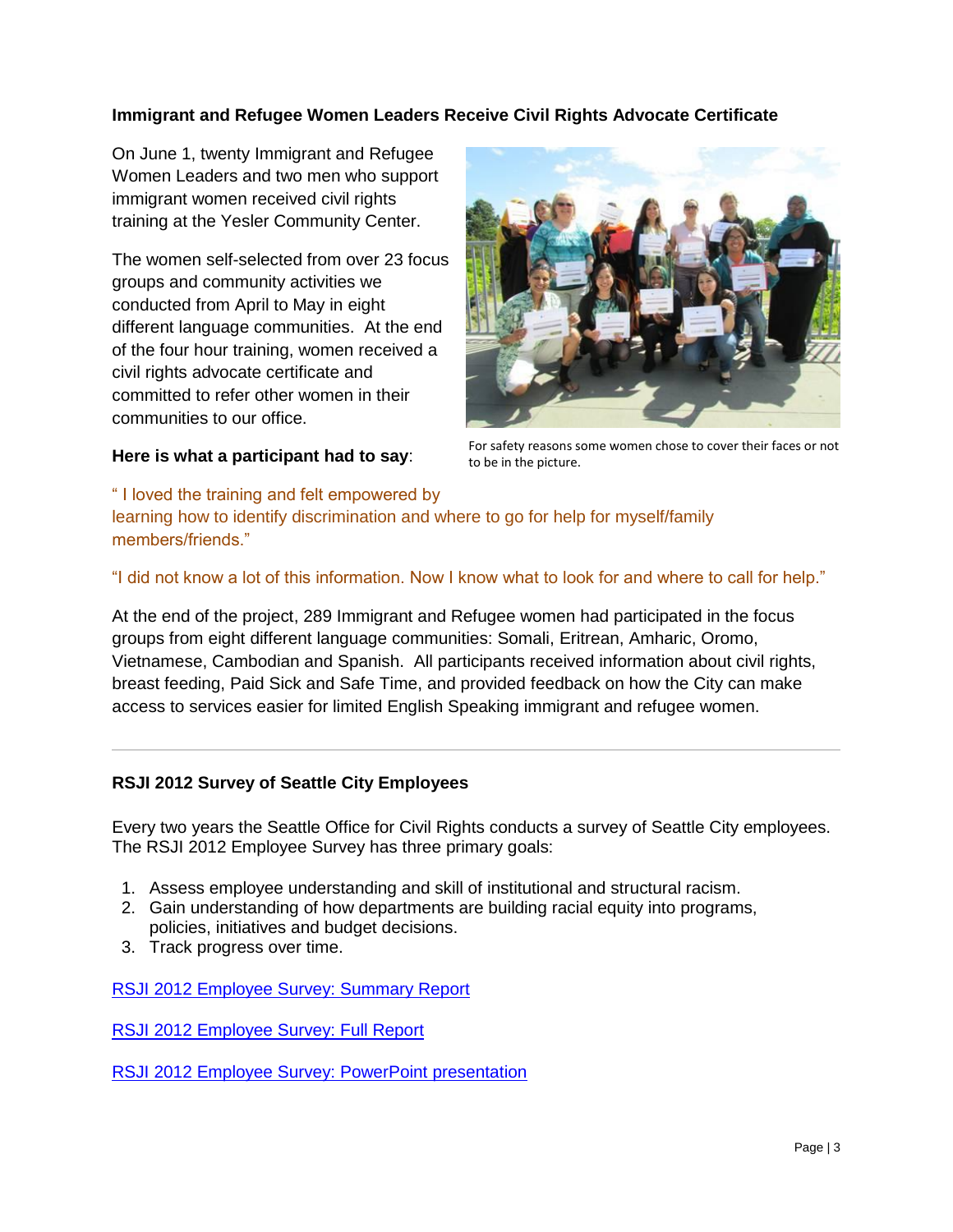#### **KUDOS!**

#### **To Jacque Larrainzar for her presentation at the Arts & Social Change Symposium**

*Hi everyone,*

*I wanted to give a big, hearty shout out to Jacque for her passionate and visuallygorgeous presentation at the Arts and Social Change Symposium yesterday. She gave a 7-minute lightening round talk on how art and cultural expression have been used to create social change in Mexico City and how this applies to all of us, all over the world.* 

*Thanks for your inspiration and motivation, Jacque!*

Diana Falchuk, MSWc City of Seattle Race and Social Justice Initiative, Seattle Office for Civil Rights

### **To Diana Falchuck and Jacque Larrainzar for leading RSJI training for the Wing Luke staff and Interpretative Liaisons**

*The training was attended by 15 participants. Wing Luke's Cassie Chinn, Deputy Executive Director, thank SOCR for all the support we have provided over the years to their work around race, introduced us and open the training.*

*Diana and I used the art work from the exhibit and a series of interactive exercises to create a common language around the impacts of race and racism , how to engage in conversations about racial equity, and facilitation and resiliency tools. Here are some of the comments from the evaluation:*

- *Inspiring!*
- *"Other trainings leave you feeling overwhelmed and frustrated, this training really makes you feel that you have a community to help you work on this.*
- *"Fun and engaging."*
- *"This training will help me engage with visitors with compassion, where ever they are at in the process of understanding racism."*
- *"Great training!" "Powerful connections!"*

*When we ask if they will recommend this training to other Museums, we got a 100% "yes" response. Comments:*

*"All museum should have these conversations. It would make their work so much more relevant to our communities."*

*I* want to give kudos to Diana for all the work she put into this and her wonderful *facilitation skills.* 

#### Jacque Larrainzar

Outreach & Engagement Manager, Seattle Office for Civil Rights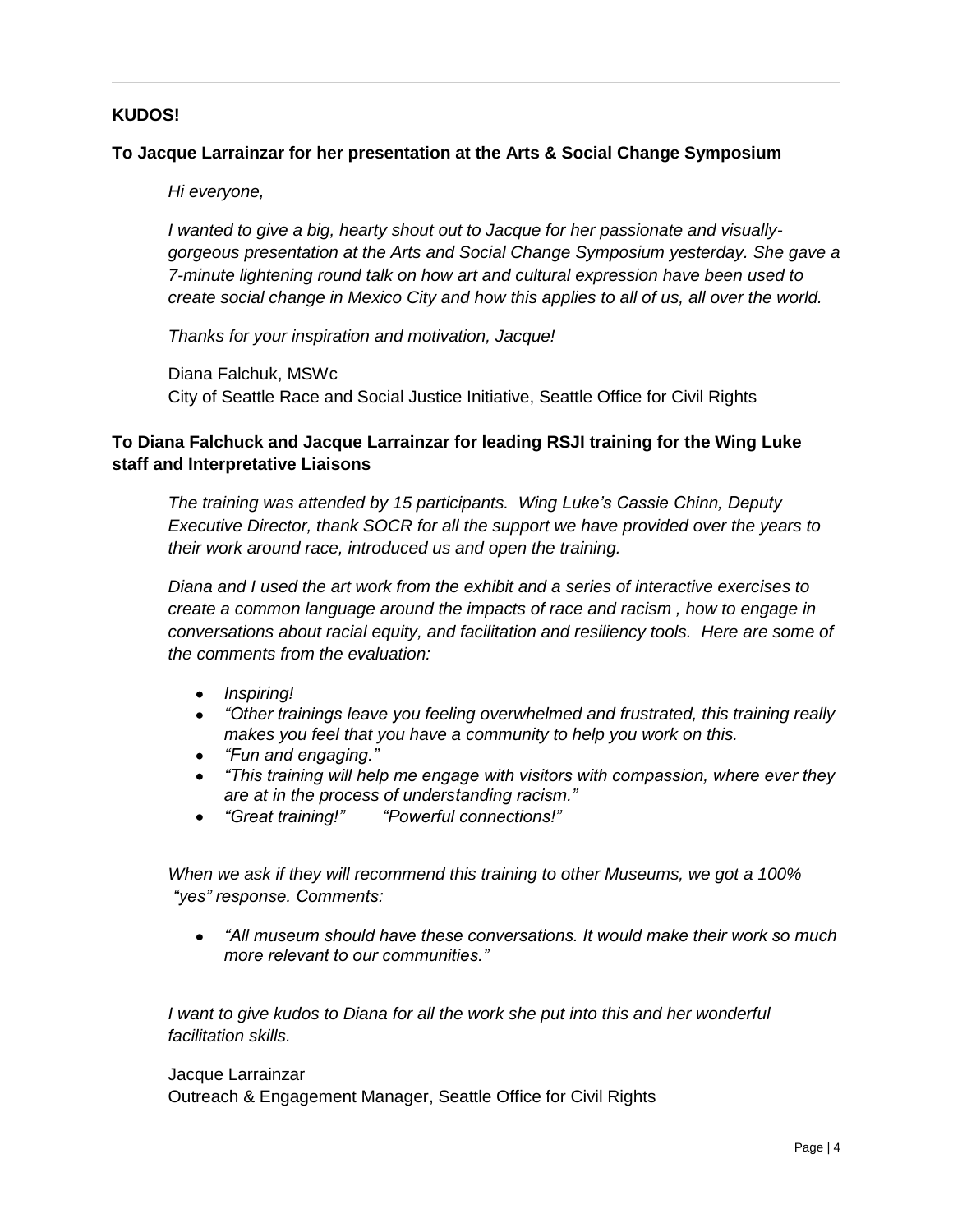#### **To Latrice yBarra for co-leading Civil Rights 101 workshop**

*I want to give some big kudos and love to Latrice! Since Elliott is out she offered to colead the Civil Rights 101 workshop for social service providers this morning. She did an incredible job! She is a gifted presenter and spoke with solid knowledge while at the same time being engaging and warm. Everyone loved absolutely her. Thanks Latrice for being all-around amazing!*

Brenda Anibarro, Seattle Office for Civil Rights

## **To Scott Winn for moderating a panel on Power and White Priviledge for the Seattle Public Library**

#### *Dear Scott,*

*I apologize for the delay in writing to thank you for moderating our panel on Power and White Privilege. It was on my list for Friday and this morning so no excuses. I am appreciative and extremely grateful that you agreed to serve as our moderator. As I shared with you, I greatly admire your facilitation skills and your considerable knowledge about race and social justice.* 

*I haven't read the audience evaluations yet … However, I did engage with many of the attendees immediately following both sessions and their observations were similar to mine:* 

*(1) you managed the time allotted for the forum extremely well - a good balance between panel remarks and audience responses;*

*(2) you were extremely respectful of everyone's contributions; able to validate each person's contribution, whether on or off topic and skillfully weave it into the context of the topic at hand;*

*(3) you were always mindful to define your terms, explain the boundary conditions for the conversation and the why of them; and*

*(4) you created a space where individuals felt safe to be their authentic selves, to be silent and reflect or speak their own truth.*

*[…]You've set the stage for the Library staff to fully understand and commit to the RSJI. I* will contact Jacque to discuss our overall plan for moving forward to train staff but will *want to involve you in that conversation as well.* 

*Again, thank you so much for devoting your day to the Our Way Forum. I look forward to when we next speak.*

Clotia Lynette Robinson, Human Resources Consultant